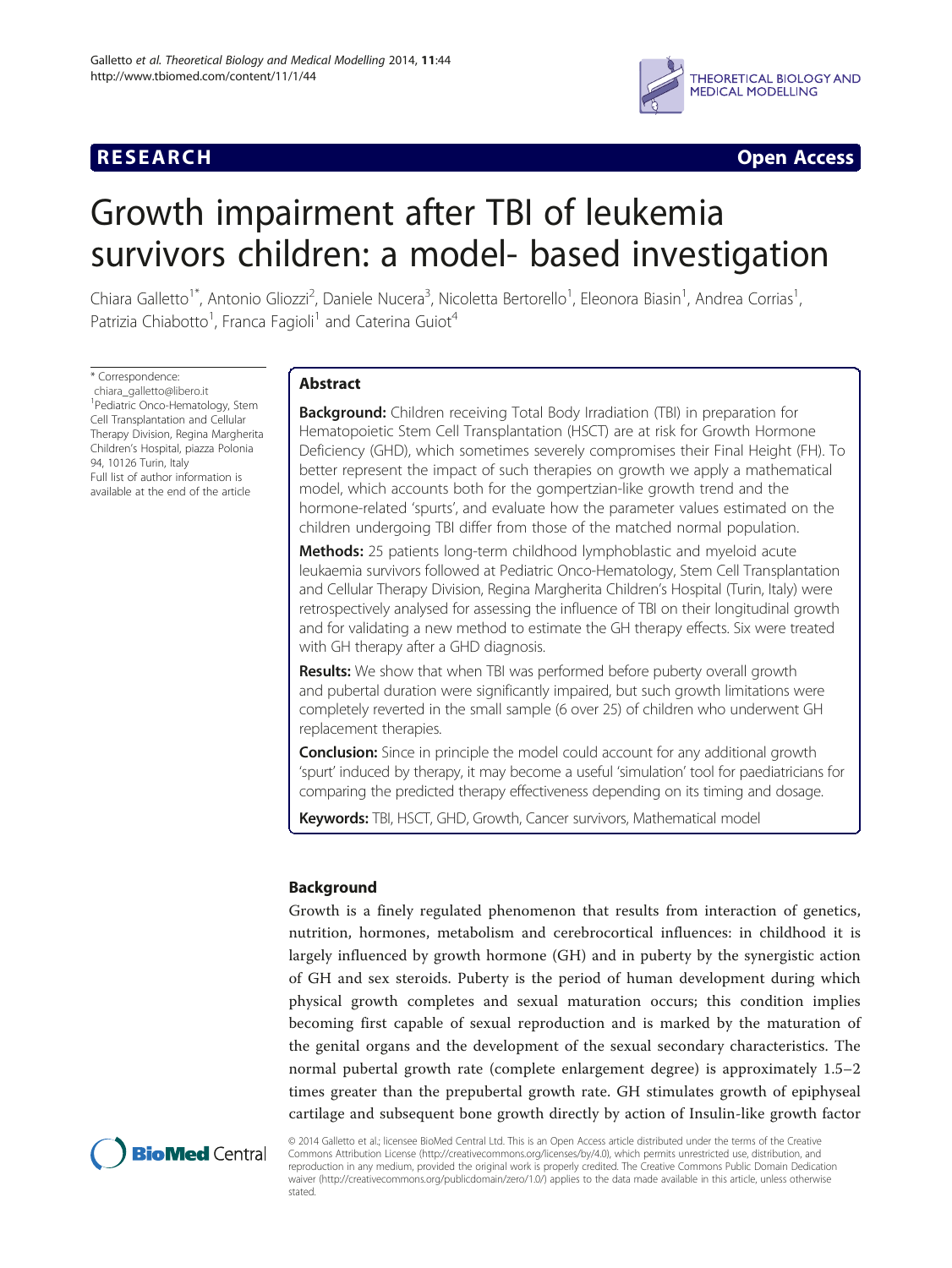I (IGF-1). When insufficient GH is produced, growth velocity and bone maturation are delayed and the divergence of the growth rate from normal increases with age unless replacement therapy is administered [\[1](#page-10-0)].

High-dose chemotherapy or chemo-radiotherapy followed by hematopoietic stem cell transplantation (HSCT) used to treat children with cancer has resulted in an ever-increasing number of long-term survivors. These patients are at risk for a variety of late effects due to the disease itself, treatment exposure (surgery, chemotherapy and radiotherapy) and possible underlying medical problems. Patients who received total body irradiation (TBI) in preparation for HSCT are at risk of developing a deficiency of one or more hormones produced by the hypothalamus and pituitary gland (HP region): both these treatments are known to affect growth and development. Chemotherapy, decreased nutritional intake, hematopoietic stem cell transplantation, corticosteroids and other endocrinological complications (hypothyroidism and hypogonadism) may also affect growth in childhood cancer survivors, but to a lower extent [[2-4\]](#page-10-0).

The incidence of GH deficiency (GHD) after TBI and HSCT varies from 20 to 85% depending upon differences in time of testing after HSCT, differences in preparative regimen received, inclusion of patients with and without cranial irradiation and use of different methods of GH testing, as described in a recent review [[1\]](#page-10-0).

It has been suggested that risk factors like higher CRT (cranial radiotherapy) dose, larger fraction size or larger number of fractions, increased volume of the HP region exposed, higher biological effective dose (BED), younger age at treatment and longer follow up time affect the risk of GHD secondary to radiation of the HP region [\[5,6](#page-10-0)]. In addition, gender (male sex) may also influence the prevalence of GHD. GH therapy is able to gain a total height inversely related to patient age at the start of GH treatment and positively related to its duration. Treatment with GH before the child's height has decreased to below the third percentile results in the greatest final height response to treatment. Growth before puberty is the major determinant of final height, therefore treatment with GH during the prepubertal period needs to be optimized.

Traditionally juvenile growth is evaluated by comparison with appropriate Height Growth Charts (HGC), which report proper statistical parameters (usually the  $25<sup>th</sup>$ , 50<sup>th</sup> and 75<sup>th</sup> centiles of the heights extracted from measurements performed in large homogeneous populations) versus age (see for instance [[7-9](#page-10-0)]). In order to model the growth from early childhood to maturity, alternative approaches have been proposed [[10\]](#page-10-0). Gliozzi A et al. [\[11\]](#page-10-0) have recently presented an alternative method for the fitting and modelling of human HGC and individual (longitudinal) growth curves, based on the formalism of the Phenomenological Universalities (PUN) [[12\]](#page-10-0), already used in the analysis of several datasets of great relevance for growth and to verify the influence of the different parameters.

We evaluated if such a model can be useful to assess the influence of TBI on longitudinal growth. In fact, given the differences between individual timing and sequence of the pubertal events, as well as the individual response to therapies, to compare the genuine patient growth data with proper 'growth chart' references can be misleading. On the contrary, the model uses the data of the patients for fitting the values of a few meaningful model parameters. Some of those parameters are related to the prepubertal growth, which in most cases are not influenced by TBI and other HSCT conditioning therapies, but simply reflect the individual 'growth potential'. Other parameters strictly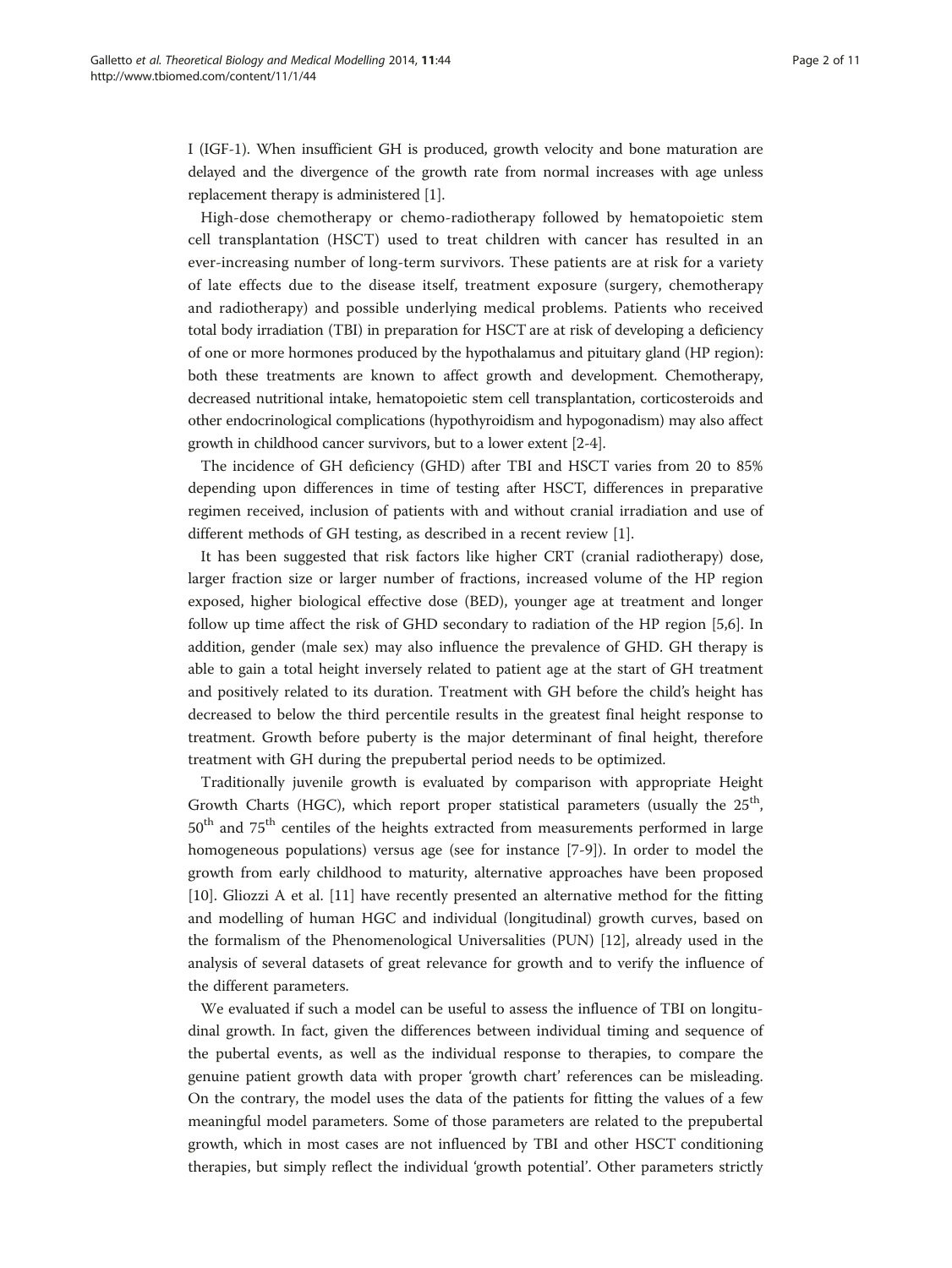describe pubertal growth, and are expected to be highly sensitive to TBI. Such values will be finally compared with those pertaining to the reference growth curve, aiming at assessing the quantitative impact of TBI on growth. The goal of the present paper is to validate this alternative method in a setting of long term leukemia survivors who underwent to HSCT and to assess if it would be able to estimate the GH therapy effects and to suggest a predictive algorithm to personalize GH therapy and to simulate its effect on the final height (FH).

### Methods

### Patients and intervention

Patients described in this monocentric retrospective study were all included in a long-term oncological and endocrinological follow-up or childhood lymphoblastic and myeloid acute leukaemia survivors performed at Pediatric Onco-Hematology, Stem Cell Transplantation and Cellular Therapy Division, Regina Margherita Children's Hospital, Turin, Italy; these children were diagnosed at Our Centre between 15/05/1988 and 29/06/2005. Although, according to the Italian regulations, for retrospective studies that did not involve additional withdrawals but only the extrapolation of data from existing medical records and where retrospective data is anonymous authorizations are not strictly due, we required and obtained the Ethic Committee approval (see Additional file [1](#page-9-0)).

Patients were eligible for this study if they met all the following inclusion criteria: (1) having undergone HSCT for childhood acute leukaemia after a myeloablative conditioning regimen, (2) having an italian origin, (3) having undergone an oncological and endocrinological at least 5-year long follow-up after HSCT with a complete growth evaluation (4) having at least one height measurement before TBI and a follow up lasting until sexual maturation. Patients who developed a second malignant tumor or who achieved final height in a short follow up period were excluded. Hormone therapy was never administered to promote puberty.

Out of 90 patients diagnosed and treated at our hospital between 1988 and 2005, twentyseven young long term survivors met these inclusion criteria and are described here. All patients has been followed by oncologists and endocrinologists possibly until the age of 18 and they all were in remission without complications at the time of this study. All the patients have been treated at our hospital according to the AIEOP (Associazione Italiana Ematologia-Oncologia Pediatrica-Italian Association of Pediatric Onco-Hematology)-BFM (Berlin–Frankfurt–Munster) ALL and AML Protocols, and had received TBI as part of their conditioning regimen before HSCT. Patients features are summarized in Table [1](#page-3-0). Further details about patients who underwent GHT are given as Additional file [1](#page-9-0).

Two female patients, one not (n. 19) and one (n. 26) undergoing GHT, were excluded by the samples because the estimated values were not reliable. In the first case the number of available data was too small to get a reasonable fitting of the parameters, in the second case we realized that GHT, delivered between 8 and 9 years of age, was very effective and the corresponding growth spurt was misinterpreted by the numerical program as the age of puberty.

#### Preparative regimens to HSCT

The preparative regimen depended on the protocols in use at the time of transplantation, the underlying disease and its status, and the existence or not of previous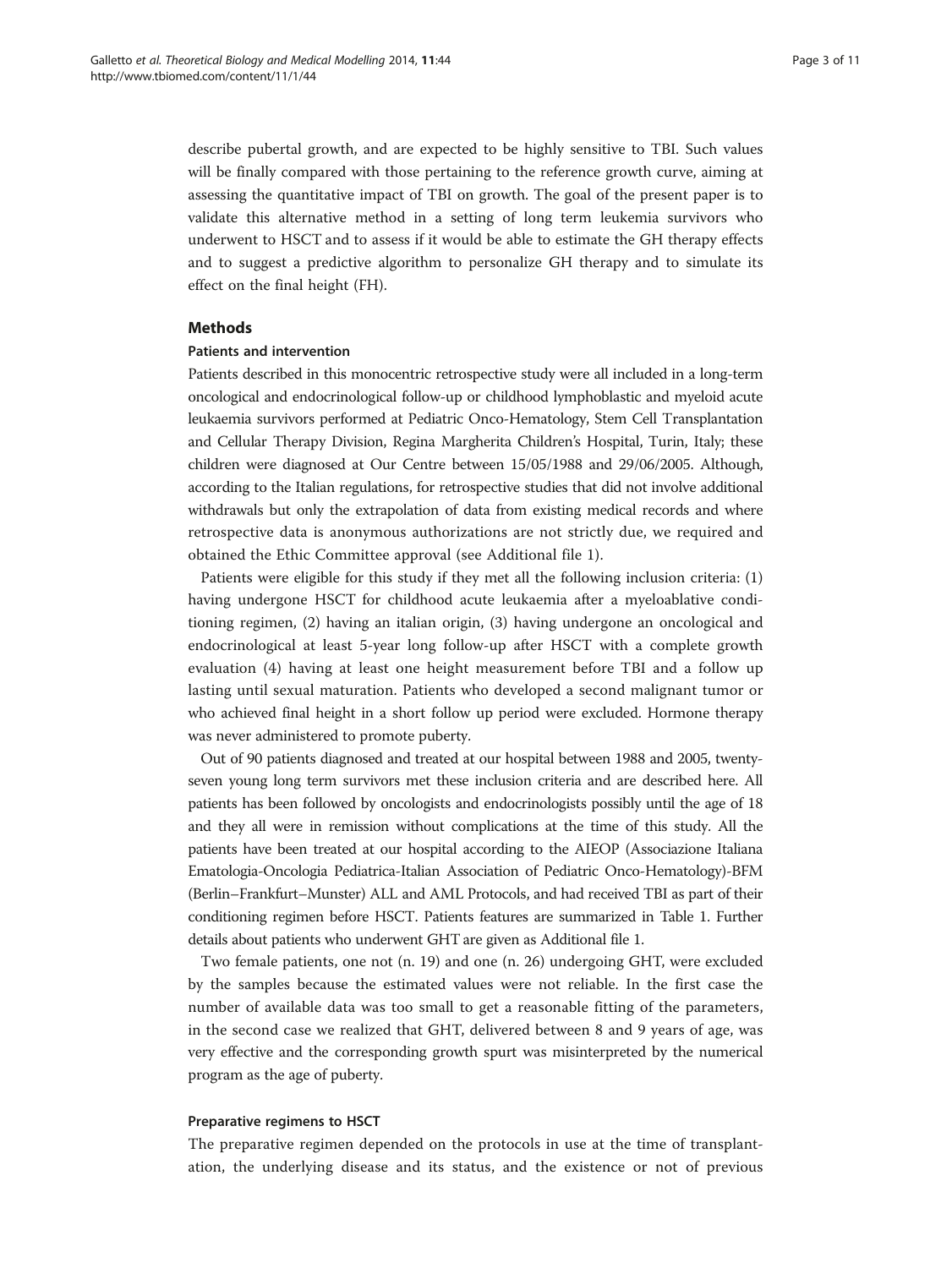| Patient                  | Sex                                                                                                        | Age at TBI (years) | GH therapy (Y/N) |
|--------------------------|------------------------------------------------------------------------------------------------------------|--------------------|------------------|
| $\mathbf{1}$             | $\bar{\mathsf{F}}$                                                                                         | 8.4                | $\hbox{N}$       |
| $\sqrt{2}$               | $\mathsf F$                                                                                                | $1.1\,$            | $\hbox{N}$       |
| $\overline{3}$           | ${\sf M}$                                                                                                  | 10.4               | $\hbox{N}$       |
| $\overline{4}$           | ${\sf M}$                                                                                                  | 5.0                | $\hbox{N}$       |
| 5                        | $\mathsf{M}% _{T}=\mathsf{M}_{T}\!\left( a,b\right) ,\ \mathsf{M}_{T}=\mathsf{M}_{T}\!\left( a,b\right) ,$ | 6.3                | $\hbox{N}$       |
| $\overline{6}$           | $\mathsf F$                                                                                                | 6.9                | $\hbox{N}$       |
| $\overline{\phantom{a}}$ | $\mathsf F$                                                                                                | 7.0                | $\hbox{N}$       |
| $\,8\,$                  | ${\sf M}$                                                                                                  | 7.3                | $\hbox{N}$       |
| $\mathsf 9$              | $\mathsf F$                                                                                                | 13.5               | $\hbox{N}$       |
| 10                       | ${\sf M}$                                                                                                  | 10.6               | $\hbox{N}$       |
| 11                       | ${\sf M}$                                                                                                  | 6.9                | Y                |
| 12                       | $\mathsf F$                                                                                                | 11.2               | $\hbox{N}$       |
| $13$                     | $\mathsf F$                                                                                                | 4.9                | Υ                |
| $14\,$                   | $\mathsf{M}% _{T}=\mathsf{M}_{T}\!\left( a,b\right) ,\ \mathsf{M}_{T}=\mathsf{M}_{T}\!\left( a,b\right) ,$ | 14.2               | $\hbox{N}$       |
| 15                       | $\mathsf F$                                                                                                | 12.7               | $\hbox{N}$       |
| 16                       | $\mathsf F$                                                                                                | 6.8                | Y                |
| $17\,$                   | $\mathsf F$                                                                                                | 6.3                | $\mathsf Y$      |
| $18\,$                   | ${\sf M}$                                                                                                  | 8.0                | $\hbox{N}$       |
| $20\,$                   | $\mathsf{M}% _{T}=\mathsf{M}_{T}\!\left( a,b\right) ,\ \mathsf{M}_{T}=\mathsf{M}_{T}\!\left( a,b\right) ,$ | 4.9                | Y                |
| 21                       | ${\sf M}$                                                                                                  | 5.3                | $\hbox{N}$       |
| $22\,$                   | $\mathsf F$                                                                                                | $2.8\,$            | $\hbox{N}$       |
| 23                       | ${\sf M}$                                                                                                  | 12.2               | $\hbox{N}$       |
| 24                       | $\bar{\mathsf{F}}$                                                                                         | 7.3                | $\hbox{N}$       |
| 25                       | $\mathsf{M}% _{T}=\mathsf{M}_{T}\!\left( a,b\right) ,\ \mathsf{M}_{T}=\mathsf{M}_{T}\!\left( a,b\right) ,$ | 13.0               | $\hbox{N}$       |
| $27\,$                   | $\mathsf F$                                                                                                | 9.3                | Υ                |

<span id="page-3-0"></span>Table 1 Detailed list of the patients considered in the present study

central nervous system (CNS) irradiation. TBI was always administered fractionated and all patients received the same total dose of 12 Gy (that is, 2Gy twice daily during 3 days). TBI was associated to etoposide, to etoposide and cyclophosphamide, to melphalan (5 patients respectively), to thiotepa and cyclophosphamide (5 patients), to cyclophosphamide and to fludarabine (1 patient in both cases), to fludarabine and thiotepa (2 patients).

# Growth evaluation

Height was measured at first diagnosis, at the beginning of the second line therapy in case of leukemia relapse, at starting of preparative regimen to HSCT and then every six/twelve months until 18 years of age, as part of endocrinological examinations follow up. From these measurements it was possible to obtain information on the pubertal growth in terms of overall growth (complete enlargement) and growth velocity (heightening speed; cm/year). Standing height, measured using a Harpenden stadiometer, was used for all patients. Final height (FH) was defined as the tallest height measured when the patient's age was 18 years or older, and when height velocity was less then 1 cm per year.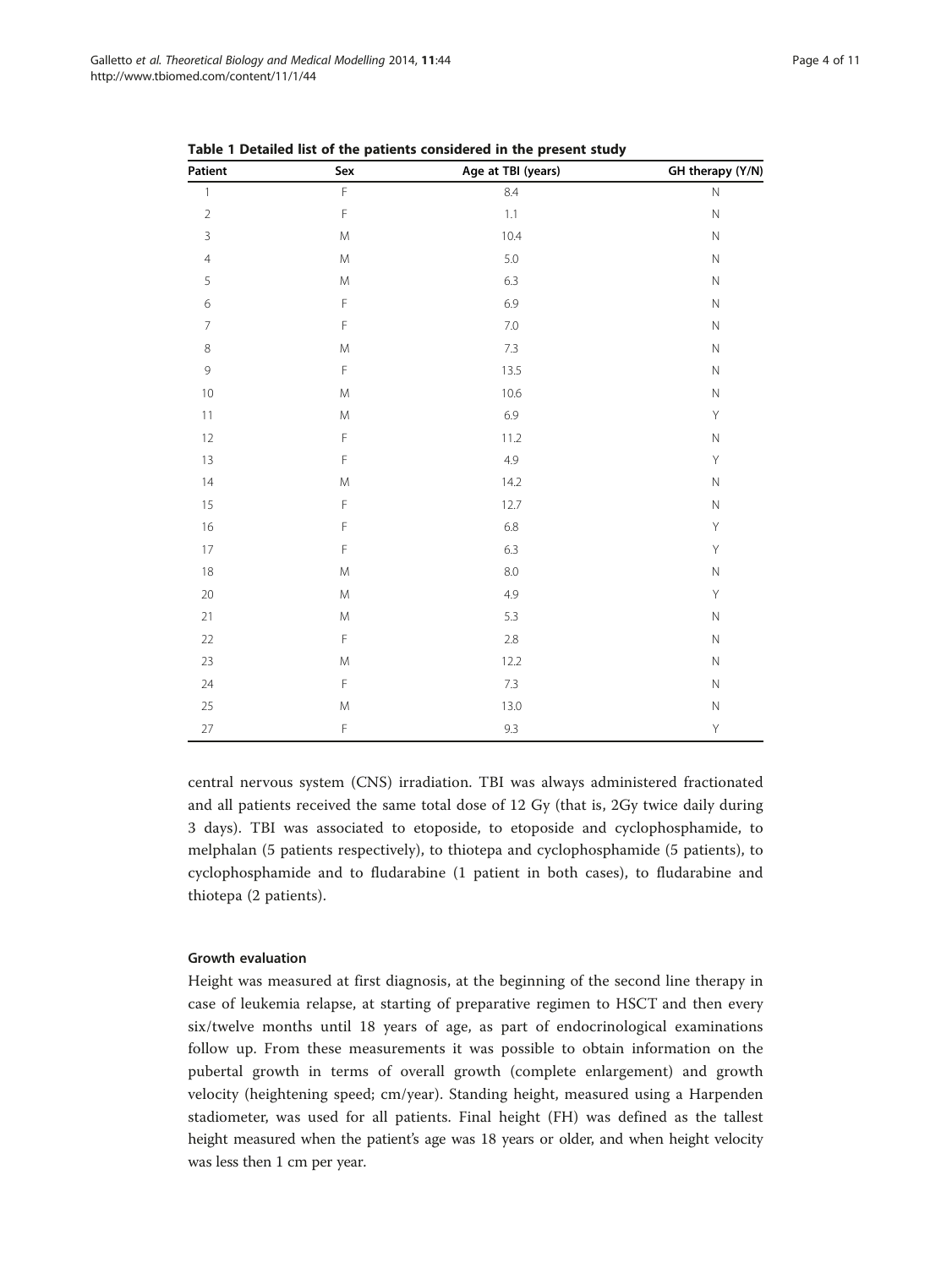#### Growth hormone deficiency (GHD)

The diagnosis of GHD in childhood is a multifaceted process requiring comprehensive clinical and endocrinological assessment, combined with biochemical tests of the GH-insulin-like-growth factor (IGF) axis. Criteria to initiate investigation include: 1) severe short stature, defined as a height more than 3SD below the mean; 2) height more than 1.5 SD below the midparental height; 3) height more than 2SD below the mean and a height velocity over 1 yr more than 1 SD below the mean for chronological age, or a decrease in height SD more than 0.5 over 1 yr in children over 2 yr of age; 4) in the absence of short stature, a height velocity more than 2 SD below the mean over 1 yr or more than 1.5 SD sustained over 2 yr.

Growth hormone (GH) deficiency was detected by measuring insulin-like growth factor I plasma levels and GH peak response to at least two stimulation tests per patient (first test: Arginine, second test glucagon or insulin). GH insufficiency was diagnosed when peak GH levels after stimulation were inferior to 10 mcg/L [[13](#page-10-0)].

For patients who underwent a GH therapy we considered: length at birth, target height; somatomedins and other biochemical abnormalities at the start of therapy; age at beginning of GH therapy dose and duration. Nobody had thyroid disfunction; only one patient had gonadal disfunction (patient 6) (see Additional file [1\)](#page-9-0).

#### Physical model

Growth is described, according to [[11](#page-10-0)] and the parameters listed in Table [2](#page-5-0), using an algorithm which assumes that, starting from an initial height  $y_0$ , (actually corresponding to 3-months stature) a gompertzian [[14](#page-10-0)] lengthening with growth rate  $a_0$  and carrying capacity related parameter  $k_0$  occurs.

Following endogenous hormones production, growth shows accelerations or 'spurts' at mid-childhood and at adolescence. The last, concomitant with puberty, is the predominant one and can be modeled as a Gaussian-like velocity spurt with growth rate  $a_1$  occurring at the average age of  $t<sub>m</sub>$ , and with a time distribution given by a variance σ, which causes an overgrowth  $v_1$ .

The above model can be expressed by the Eq:

$$
y = y_0 \exp\left(\frac{k_0}{a_0} \left(1 - \exp(-a_0 t)\right)\right) + y_1 \exp\left(\frac{k_0}{a_1} \left(1 - \exp\left(-a_1 (t - t_m)\right)\right) G(t_m, \sigma)\right) \tag{1}
$$

being G the Gauss cumulative function:

$$
G(t_m, \sigma) = \frac{1}{\sqrt{2\pi}} \int_{-\infty}^{\infty} e^{\frac{(t - t_m)^2}{2\sigma_m^2}} dt
$$
 (2)

The above equations can be used for fitting individual growth data (longitudinal studies) as well as HGC (transversal studies) [[7-9](#page-10-0)]. A dedicated MATLAB® program fitted the parameter values which best interpolate the growth curve of the model with the available data describing the height of each patient. A more exhaustive explanation of the mathematical procedure can be found in Gliozzi et al. [[11](#page-10-0)].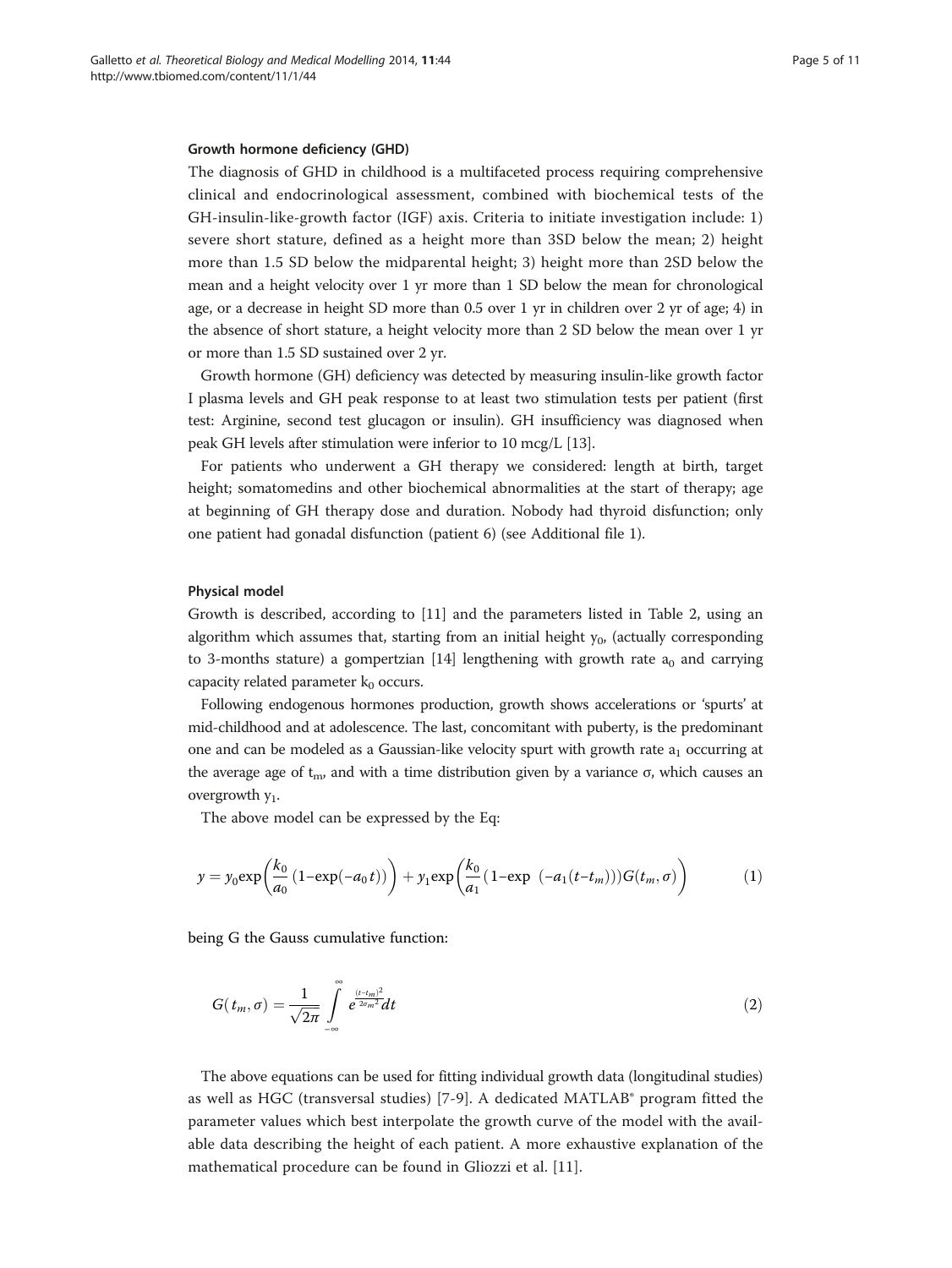|         | Case                                    | Y <sub>o</sub><br>(height at (carrying<br>3 months<br>in cm) | $k_0$<br>capacity) | a <sub>o</sub> (pre-<br>pubertal<br>growth<br>rate) | $t_m$<br>(age at<br>puberty) | y <sub>1</sub><br>(overgrowth<br>due to puberty<br>in cm) | a <sub>1</sub><br>(pubertal<br>growth<br>rate) | σ (puberty<br>time span<br>in yrs) |
|---------|-----------------------------------------|--------------------------------------------------------------|--------------------|-----------------------------------------------------|------------------------------|-----------------------------------------------------------|------------------------------------------------|------------------------------------|
|         | $\mathbf{1}$                            | 62.39727                                                     | 0.190254           | 0.218913                                            | 11.84713                     | 12.22394                                                  | 4.497026                                       | 0.591718                           |
| Females | $\overline{2}$                          | 56.18536                                                     | 0.26937            | 0.276819                                            | 10.50654                     | 8.135071                                                  | 1.232418                                       | 1.748695                           |
|         | 6                                       | 58.33898                                                     | 0.248981           | 0.294922                                            | 11.18104                     | 11.66339                                                  | 1.030791                                       | 1.519584                           |
|         | 7                                       | 63.2854                                                      | 0.1975             | 0.2324                                              | 9.655209                     | 7.9907                                                    | 7.2763                                         | 0.3051                             |
|         | 9                                       | 62.229                                                       | 0.192012           | 0.217                                               | 10.25788                     | 9.588047                                                  | 1.399609                                       | 1.212012                           |
|         | 12                                      | 62.33923                                                     | 0.192248           | 0.224598                                            | 13.43577                     | 6.946294                                                  | 6.07616                                        | 1.31218                            |
|         | 15                                      | 63.92922                                                     | 0.172435           | 0.198459                                            | 10.84313                     | 5.841731                                                  | 9.715973                                       | 0.577892                           |
|         | 22                                      | 62.3936                                                      | 0.1903             | 0.2189                                              | 10.85878                     | 12.2237                                                   | 4.4767                                         | 0.5918                             |
|         | 24                                      | 53.83767                                                     | 0.257778           | 0.274054                                            | 12.86398                     | 9.008473                                                  | 7.301078                                       | 1.27438                            |
|         | 13                                      | 70.89                                                        | 0.097948           | 0.110792                                            | 10.16677                     | 5.630503                                                  | 4.339571                                       | 0.667967                           |
|         | 16                                      | 73.39873                                                     | 0.08876            | 0.119807                                            | 12.92137                     | 18.89658                                                  | 5.471942                                       | 0.17205                            |
|         | 17                                      | 61.28031                                                     | 0.19219            | 0.271627                                            | 11.60383                     | 28.09531                                                  | 0.869462                                       | 4.42738                            |
|         | 27                                      | 60.32773                                                     | 0.201376           | 0.217701                                            | 11.45546 2.54826             |                                                           | 1.79574                                        | 0.001265                           |
|         | Reference<br>values 50th<br>centile HGC | 61.94                                                        | 0.187              | 0.218                                               | 10.31                        | 15.24                                                     | 0.61                                           | 2.01                               |
|         | 3                                       | 72.35844                                                     | 0.101311           | 0.135207                                            | 13.7949                      | 7.091698                                                  | 1.333014                                       | 0.670117                           |
| Males   | 4                                       | 68.32549                                                     | 0.146165           | 0.189528                                            | 20.01918                     | 3.759593                                                  | 4.040935                                       | 3.719143                           |
|         | 5                                       | 66.97872                                                     | 0.146127           | 0.161664                                            | 12.5558                      | 6.622826                                                  | 2.100794                                       | 0.592351                           |
|         | 8                                       | 71.88692                                                     | 0.10269            | 0.122161                                            | 12.89852                     | 8.895164                                                  | 4.251733                                       | 1.715174                           |
|         | 10                                      | 65.03691                                                     | 0.164741           | 0.169928                                            | 11.92245                     | 6.199538                                                  | 9.831924                                       | 0.705535                           |
|         | 14                                      | 61.74667                                                     | 0.212759           | 0.244471                                            | 11.54411                     | 15.17584                                                  | 0.679802                                       | 2.016547                           |
|         | 18                                      | 67.1999                                                      | 0.129419           | 0.14843                                             | 13.2384                      | 11.72742                                                  | 2.069234                                       | 0.817563                           |
|         | 21                                      | 78.24132                                                     | 0.065035           | 0.090613                                            | 14.88816                     | 17.0507                                                   | 1.35473                                        | 0.851504                           |
|         | 23                                      | 69.22207                                                     | 0.137272           | 0.154906                                            | 15.0422                      | 6.979829                                                  | 2.339744                                       | 0.525147                           |
|         | 25                                      | 69.0407                                                      | 0.138559           | 0.148518                                            | 12.96021                     | 13.12342                                                  | $-0.18501$                                     | 1.492829                           |
|         | 11                                      | 66.39639                                                     | 0.148124           | 0.204369                                            | 12.50947                     | 11.13404                                                  | 1.148798                                       | 1.087921                           |
|         | 20                                      | 75.0882                                                      | 0.099678           | 0.123619                                            | 11.29312 6.9798              |                                                           | 2.3397                                         | 0.5251                             |
|         | Reference<br>values 50th<br>centile HGC | 67.82                                                        | 0.136              | 0.149                                               | 12.79                        | 14.73                                                     | 0.84                                           | 1.45                               |

<span id="page-5-0"></span>Table 2 Detailed list of parameter values evaluated by the model

Patients reported in bold underwent TBI+GH therapy.

#### Statistical analysis

The difference Δ between the values estimated by the model for each patient given in Table 2 and the  $50<sup>th</sup>$  centile of appropriate HGC has been computed for each variable. The sample size is given in brackets. The mean and the related 95% Confidence Interval (95% C.I.) of  $\Delta$  were calculated for all the patient of the study (N = 25), for those undergoing TBI but not GH therapy ( $N = 19$ ) and for male ( $N = 10$ ) and female ( $N = 9$ ) separately. Similar statistics were calculated for the group of children who received both TBI and GH therapy  $(N = 6)$ . In this analysis gender was not considered for the limited sample size available. Whenever the range of Δ corresponding to the 95% C.I. did not overlap the vertical line of null values, the result was considered significantly ( $p = 0.05$ ) different from the null hypothesis. The central point of the Δ range is the mean value of the difference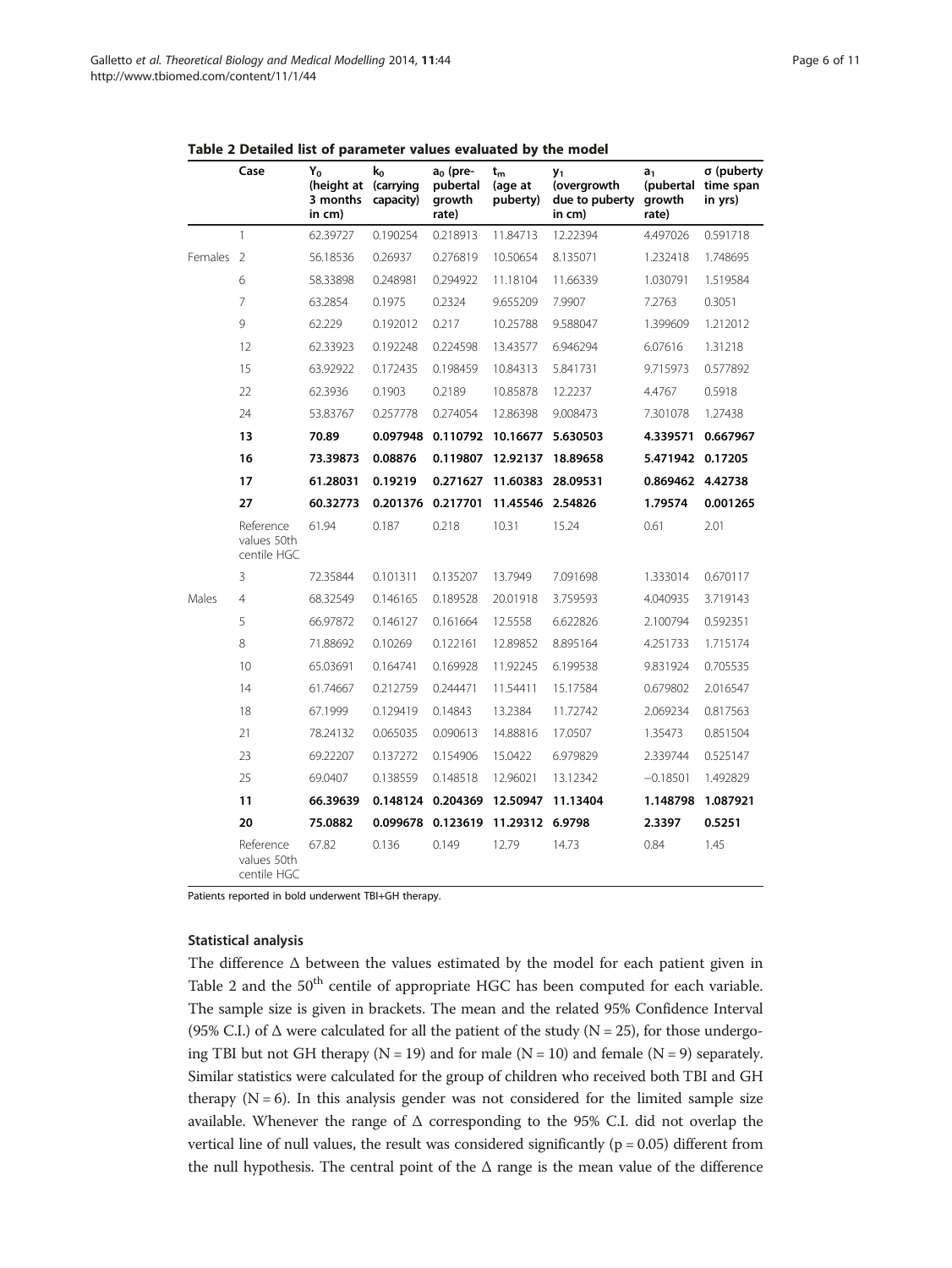between the parameter value evaluated in the sample and in the reference population: being it negative (positive) means that the parameter is smaller (larger) of the given extent than expected.

# Results

Figure 1 (a and b) reports the height of the 12 males and 13 females included in the present study, comparing their stature with their reference, i.e. the 50-th centile of appropriate HGC. The 25-th centile is reported as well. It shows that growth is severely impaired and the Final Height is always lower than the reference values except for one case (male n.25).

As shown in Figure [2](#page-7-0), assuming as reference the  $50<sup>th</sup>$  centiles of appropriate HGC, we considered the patients undergoing TBI without a following GH therapy  $(n = 19)$  (b) 10 males and 9 females undergoing TBI (c) and we compared them to their reference. The statistical analysis showed that the 19 patients undergoing TBI exhibited a normal pre-pubertal growth but significantly differ from their reference in the overall pubertal growth  $(-5.5 \text{ cm})$ , in the pubertal growth velocity  $(+3.0 \text{ cm/yr})$  and in the average (+1.0 yr) and standard deviation of the time of pubertal growth (-0.5 yr). Moreover, when the genders were separately considered, all the above parameters were still significantly different from normal for females, while the males who underwent TBI only show a reduced pubertal growth in comparison with their reference.

Comparing patients undergoing TBI before  $(n = 14)$  (Figure [3a](#page-7-0)) and after the average time of puberty  $(n = 5)$  (Figure [3b](#page-7-0)) versus the respective reference, we observed that patients undergoing TBI before puberty (n = 14) showed a delayed mean pubertal age (+1.34 yr), a reduced pubertal growth (-5.9 cm), an increased post-pubertal growth

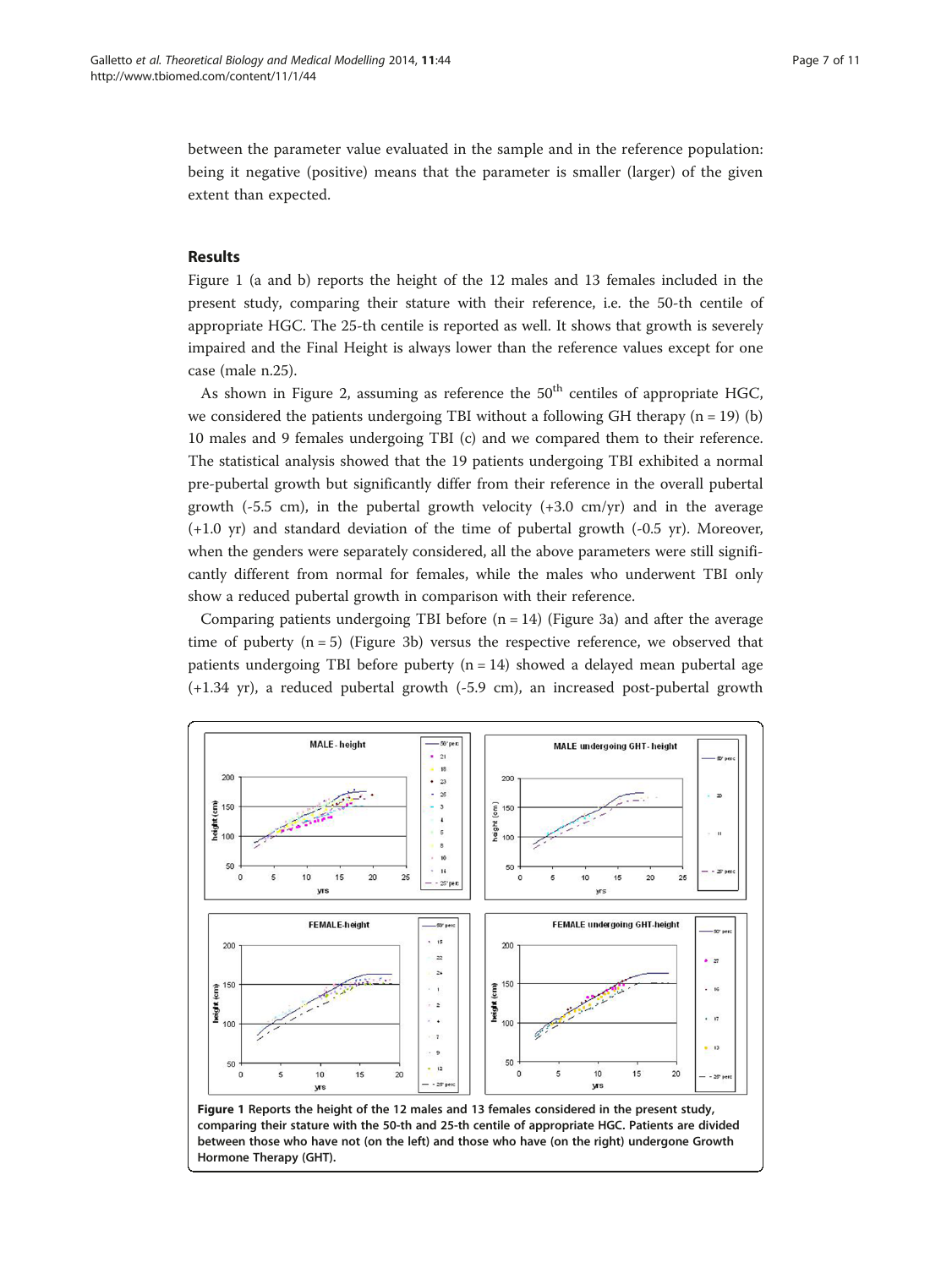<span id="page-7-0"></span>

velocity (+3.2 cm/yr) and a shorter value of the standard deviation of the pubertal time (-0.6 yr). Those undergoing TBI later than puberty showed a normal growth.

Six patients (4 females and 2 males) received GH therapy after TBI and HSCT. As described in Figure [4](#page-8-0), if we add to the previous sample  $(N = 19)$  also these patients, the same parameters which significantly differed from normal population still did so. Due

| Carrying capacity              | $-0.013$                                                                       |          |                                                                              |          |          |
|--------------------------------|--------------------------------------------------------------------------------|----------|------------------------------------------------------------------------------|----------|----------|
|                                |                                                                                | $+0.032$ |                                                                              | $-0.047$ | $+0.082$ |
| Prepubertal growth<br>velocity | $-0.006$                                                                       | 0.032    |                                                                              | $-0.064$ | 0.101    |
| Age at puberty (average)       |                                                                                | 0.23     | 2.46                                                                         | $-1.37$  | 1.08     |
| Age at<br>Puberty (SD)         | $-1.09$<br>$-0.07$                                                             |          |                                                                              | $-1.82$  | 1.00     |
| Overgrowth<br>due to puberty   | $-7.69 - 4.05$                                                                 |          |                                                                              | $-11.01$ | 2.91     |
| Pubertal growth velocity       |                                                                                | 1.71     | 4.72                                                                         | $-5.27$  | 9.62     |
|                                | a. patients undergoing<br>TBI before the average<br>time of puberty $(N = 15)$ |          | b. patients undergoing<br>TBI after the average<br>time of puberty $(N = 4)$ |          |          |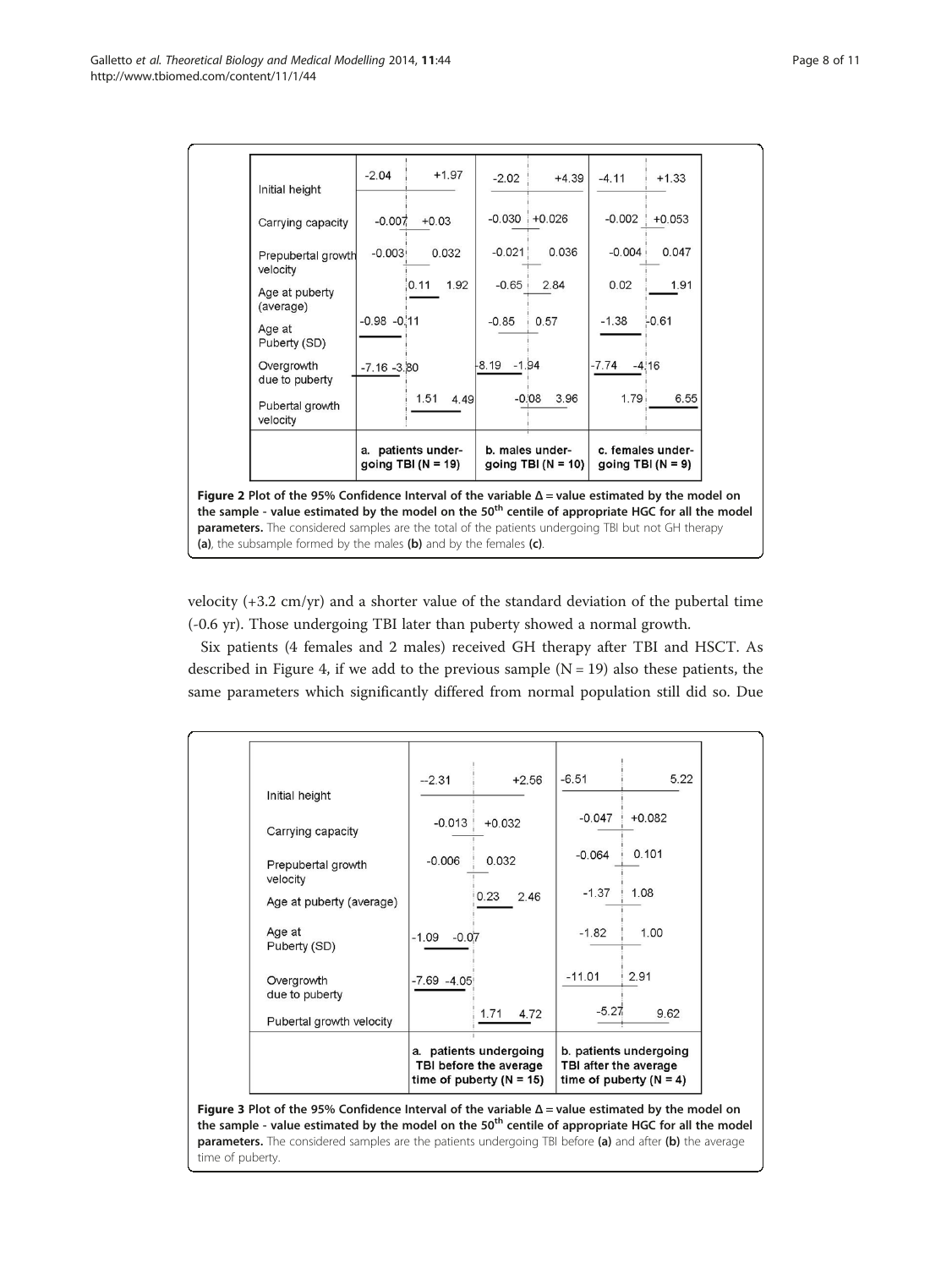<span id="page-8-0"></span>

| Initial height                                                                                                                                                                                                            | $-1.06$                                            | $+2.93$      | $-2.18$                                        | $+10.18$ |
|---------------------------------------------------------------------------------------------------------------------------------------------------------------------------------------------------------------------------|----------------------------------------------------|--------------|------------------------------------------------|----------|
| Carrying capacity                                                                                                                                                                                                         | $-0.018$                                           | $+0.019$     | $-0.086$                                       | $+0.022$ |
| Prepubertal growth<br>velocity                                                                                                                                                                                            | $-0.014$                                           | 0.026        | $-0.095$                                       | 0.054    |
| Age at puberty<br>(average)                                                                                                                                                                                               |                                                    | 1.65<br>0.17 | $-1.00$                                        | 2.04     |
| Age at<br>Puberty (SD)                                                                                                                                                                                                    | $-1.02$<br>$-0.13$                                 |              | $-2.39$                                        | 1.04     |
| Overgrowth<br>due to puberty                                                                                                                                                                                              | $-7.09 - 2.61$                                     |              | $-12.88$                                       | 7.17     |
| Pubertal growth<br>velocity                                                                                                                                                                                               |                                                    | 1.57<br>3.93 | $-0.016$                                       | 3.97     |
|                                                                                                                                                                                                                           | a. patients undergoing<br>TBI or TBI + GH (N = 25) |              | b. patients undergoing<br>TBI + GH ( $N = 6$ ) |          |
| Figure 4 Plot of the 95% Confidence Interval of the variable $\Delta$ = value estimated by the model on<br>the sample - value estimated by the model on the 50 <sup>th</sup> centile of appropriate HGC for all the model |                                                    |              |                                                |          |
| parameters. The considered samples are the patients undergoing only TBI or TBI + GH therapy (a) and<br>those undergoing $TBI + GH$ therapy (b).                                                                           |                                                    |              |                                                |          |

to the reduced proportion (6 over 25) it seems conceivable that the parameter values evaluated for this sample has a low 'weight' in comparison with those pertaining to the other 19 patients who didn't undergo any GH replacement therapy.

Finally, comparing growth after TBI ( $N = 19$ ) with TBI + GH therapy ( $N = 6$ ), the statistical analysis showed that no one of the above considered parameter significantly differed anymore from those pertaining to the normal population. GH therapy proved therefore effective in reversing the effect of TBI on pubertal growth. Such a 'catch up' effect is quite interesting and, although few  $(N = 6)$  cases have been studied up to now, gives a very positive feedback about the effectiveness of the GH replacement therapy administered in our clinical context.

# Discussion and conclusions

Intensive chemotherapy regimens with or without CNS irradiation are associated with persistent growth impairment [[1](#page-10-0),[2](#page-10-0),[15](#page-10-0)-[17\]](#page-10-0), a multifactorial process implicating first-line treatments, post transplant complications and their consecutive treatments, prolonged use of steroid for GVHD and myeloablative conditioning regimens [[18-22\]](#page-10-0) either following TBI or cranial radiotherapy, which has similar effects on the hypothalamus and pituitary gland. Conditioning regimens seem to alter growth throughout the combined effects of lesions of the hypothalamic-pituitary gland axis, multiple endocrine dysfunction (thyroid and gonadal) and damage to the bone epiphyses [\[1,23-27\]](#page-10-0).

In our study 25 long-term leukemia survivors were retrospectively analyzed for assessing the influence of TBI on their longitudinal growth and for validating a new method to estimate the GH therapy effects. Six were treated with GH therapy after a GHD diagnosis.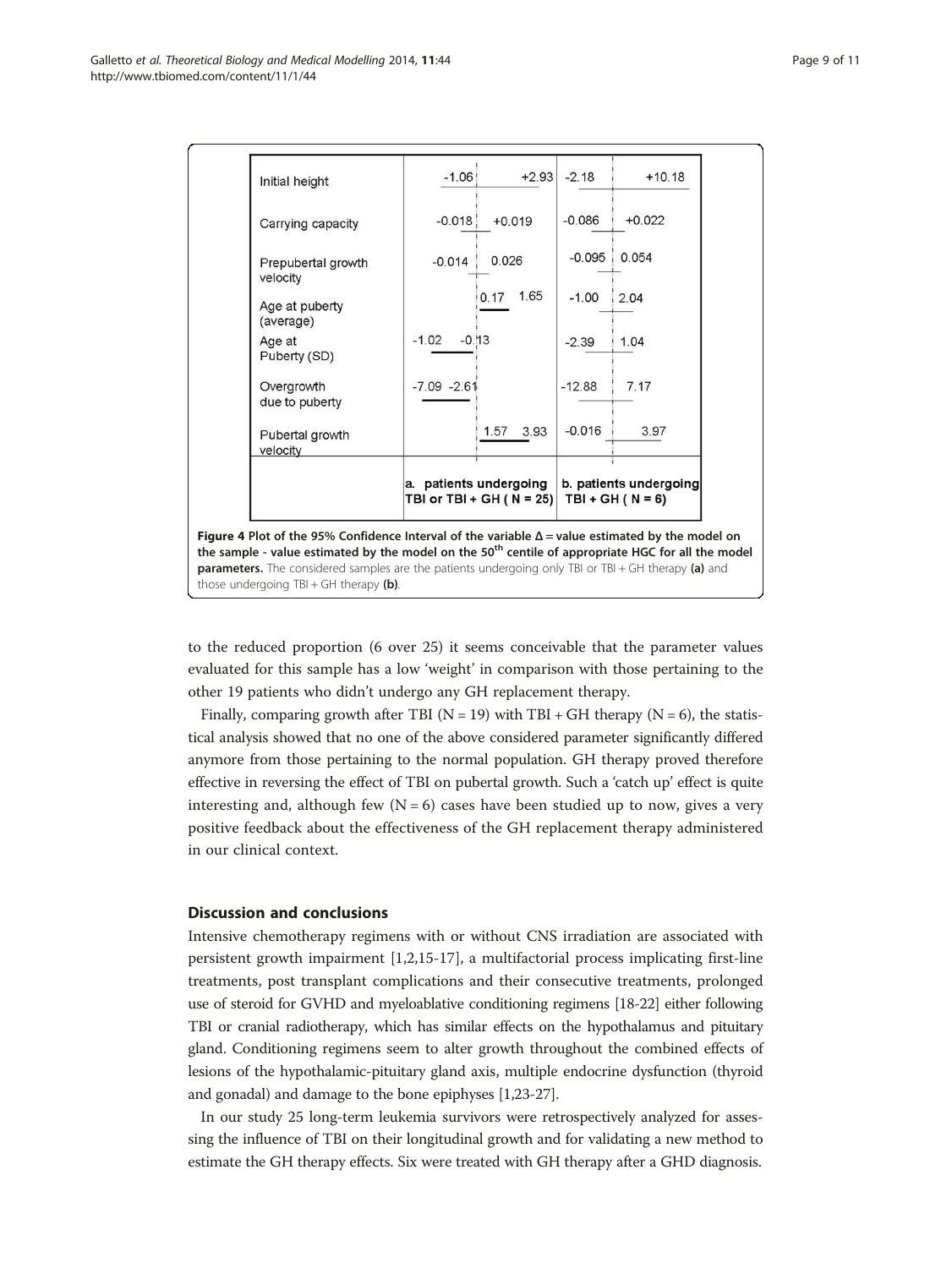<span id="page-9-0"></span>The values of the parameters entering the model were estimated for all the patients and compared with the values corresponding to the  $50<sup>th</sup>$  centile of the appropriate HGC. All the values of the parameters referring to the prepubertal status  $(y_0, a_0, k_0)$ were never significantly different from those of the normal population, confirming that TBI and all the related therapies were delivered to a sample extracted by the general population. On the contrary, TBI impacted on the post-puberal parameters both for males and females and also GH therapy following TBI and HSCT proved effective in compensating TBI-induced growth limitation. Our analysis confirms that TBI severely affects the post-pubertal growth parameters, mainly the overall growth and the pubertal duration, expecially when it was performed before puberty [\[28\]](#page-10-0). Although only a very small sample was available, we also showed that the above growth limitations are significantly reduced when GH therapy follows TBI. Furthermore, a possible bias of the program has to be assessed, since the program interprets any growth discontinuity, maybe due to effective GHT, as puberty. A careful check of the data should always been performed before processing.

In conclusion, the value of the post-pubertal parameters have been shown to be changed by GH therapy but, due to the small number of patients included in the present study, we were unable to relate those value to very important factors, such as the specific drug and dosage, the age at which the therapy was started, its duration, etc. At the moment we can just speculate that such mathematical approach can open a new working prospective towards 'personalized treatments'. A larger, possible multicentric, study could in principle discriminate all the above factors and evaluate their specific different impact on the model parameters. At that time, being the model able to produce longitudinal curves on the basis of the values of those parameters, it could be used as a sort of "clinical simulator" in order to predict the final effect of any specific dose of GH and, even more remarkably, of the timing of the therapeutic treatment, helping pediatricians and endocrinologists to find the best clinical protocol for follow up and treatment also in long term cancer survivors.

# Additional file

[Additional file 1:](http://www.biomedcentral.com/content/supplementary/1742-4682-11-44-S1.doc) Details about the GHT.

#### Competing interest

The authors declare that they have no competing interests.

#### Authors' contributions

NB, EB, AC and FF participated to the acquisition, analysis and interpretation of data; AG and DN participated in the design of the study and performed the SW program for data elaboration and the statistical analysis, CG & CG (first and last authors) conceived the study, participated in its design and coordination and drafted the manuscript. All authors read and approved the final manuscript.

#### Acknowledgements

The study was supported by the 60% grant of University of Torino.

#### Author details

<sup>1</sup>Pediatric Onco-Hematology, Stem Cell Transplantation and Cellular Therapy Division, Regina Margherita Children's Hospital, piazza Polonia 94, 10126 Turin, Italy. <sup>2</sup>Department of Physics, Politechnics of Turin, Turin, Italy. <sup>3</sup>Department of Animal Pathology, University of Turin, Turin, Italy. <sup>4</sup>Department of Neuroscience, University of Turin, Turin, Italy.

Received: 20 May 2014 Accepted: 6 October 2014 Published: 13 October 2014